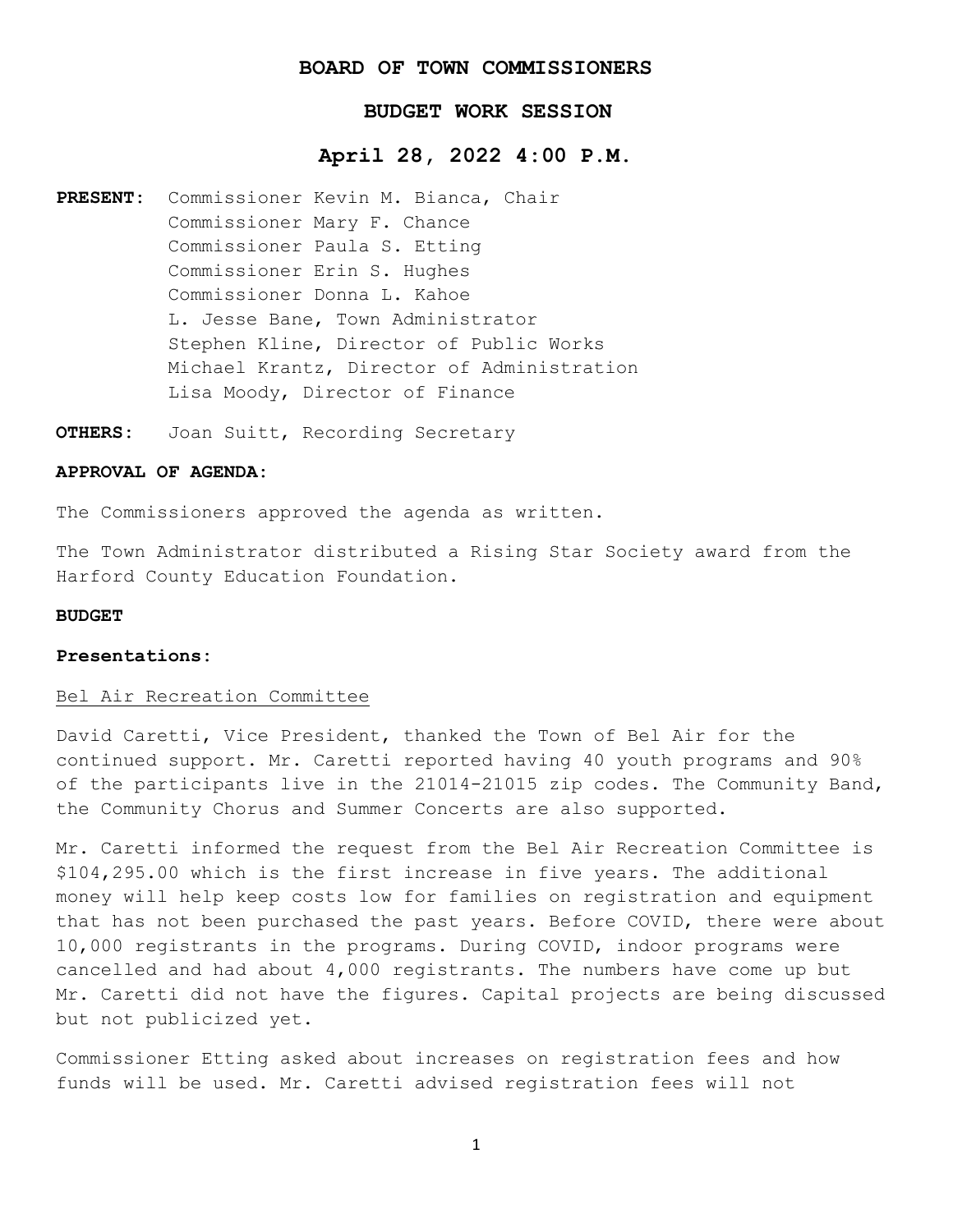increase and when funds come in the Board discusses supplementing programs.

Commissioner Chance asked if the Committee approaches the community for support. Mr. Caretti notified some individual programs will try to get sponsorships but our operating procedure is wanting to benefit all programs.

Commissioner Kahoe inquired more about enrollments. Mr. Caretti advised the Spring/Fall programs; soccer down 150 with 400-500 registrants, football up with more teams for the younger ones to get a chance to play. Lacrosse season is ending and was back to pre-COVID numbers and the Baseball program is full. Mr. Caretti offered to send the numbers to the Town. Commissioner Kahoe would like to receive them.

Contact Mr. Caretti with any questions.

# Boys and Girls Club

Derek DeWitt, Executive Director, notified the Bel Air Boys and Girls Club is back and operational with numbers closer to pre-COVID. The daily average is 70 children per day and he is excited the numbers are coming up. Mr. DeWitt stated the Summer Program currently has 140 registered children with plans to expand services in the Bel Air area at the Village of Fountain Green. This Summer Program will be "Club on the Go" and the owners of the development are sponsoring three days per week and the Boys and Girls Club will supplement two days. Approximately 30-40 children will receive daily services all summer and the intent is to continue services into the school year.

Mr. DeWitt informed of the Scaveganza event to benefit the Harford County Boys and Girls Club April 29<sup>th</sup> - May  $1^{st}$ .

Commissioner Chance asked for more information on the afterschool program. Mr. DeWitt advised the program has had difficulty recruiting and building back relationships but he is encouraged with the 70 children. Mr. DeWitt is excited about teen events where 118 children have enrolled at Bel Air.

Commissioner Etting sees in the letter there is an expectation of receiving less federal funding and asked to confirm the request is \$10,000. Mr. DeWitt verified the amount and stated we are extremely grateful for the support and always looking for more.

Mr. DeWitt congratulated Mr. Bane on his pending retirement.

### **Continued Detailed Review of General Fund Expenditures:**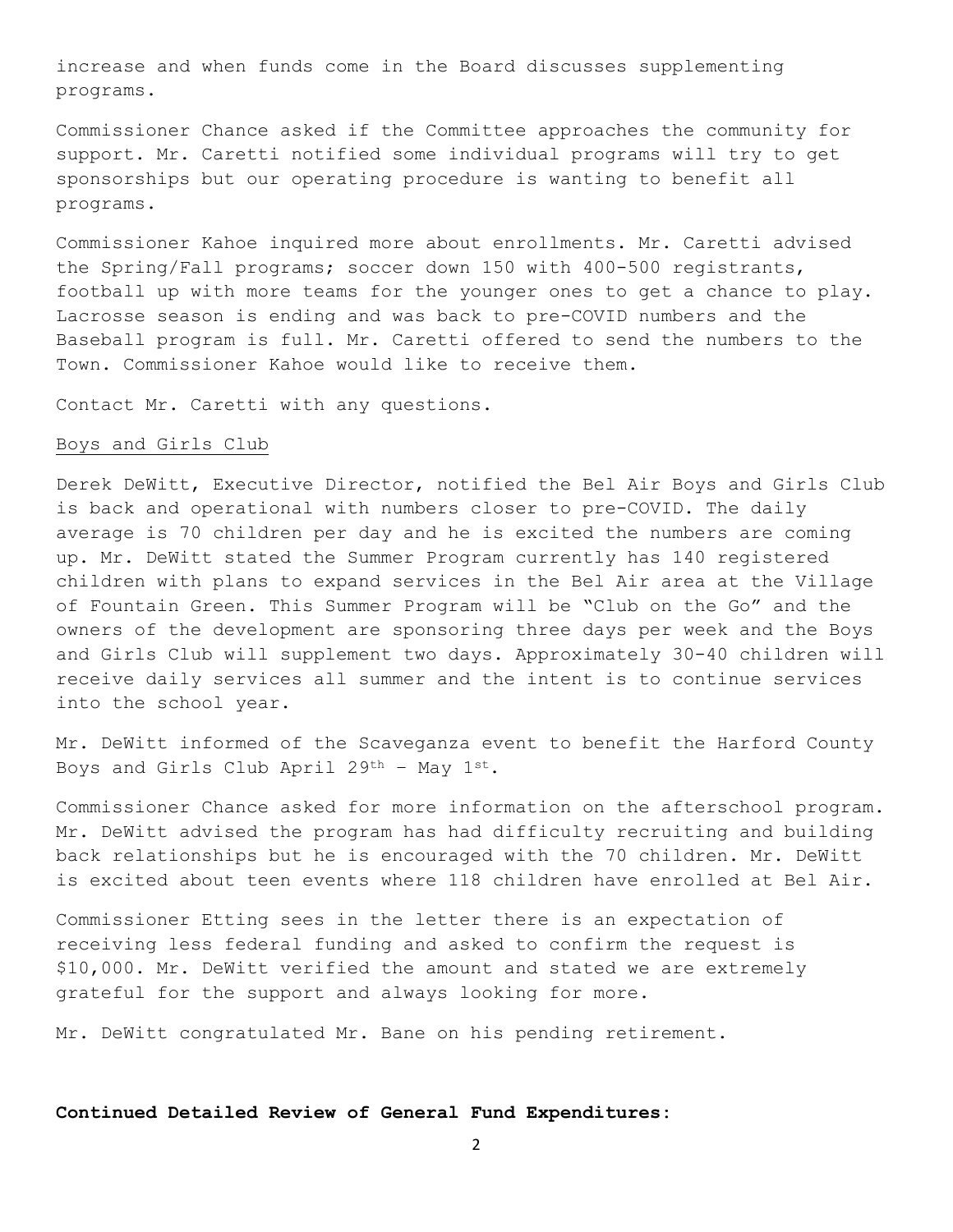Mr. Kline, Director of Public Works reviewed:

### Bel Air Armory

Requested budget - \$252,048.

- Building Maintenance/Utilities for the Garages Some of the utility money is usually returned at year's end. Requested budget - \$15,203.
- Building Maintenance Armory cut from budget
	- 1. Garage Door Replacement Rear of Facility \$8,000.
	- 2. Replacement of all existing overhead light fixtures to dimmable - \$15,000.
- Buildings, Capital funds to provide installation of 2 HVAC Mini Split Units in the Lower-level classrooms used by students from Harford County. Requested budget - \$25,000 (ARPA).

Chair Bianca inquired if the Town spoke to the Board of Education about contributing to the cost. Mr. Krantz will make the contact.

• Armory Events – managed by Mr. Krantz and Ms. Potler.

Mr. Krantz advised of using a Staff Pool for events and if the need presents, the Town will hire more people. This helps with not requesting overtime to cover events. One part-time Pool employee has resigned and the position will be posted. Requested budget - \$6,500.

Commissioner Kahoe inquired about the increase in salary. Mr. Krantz stated that is due to increasing events.

#### Town Buildings

Requested budget -  $$465,955$ 

| Town Hall         | Rockfield Manor                   |
|-------------------|-----------------------------------|
| Police Department | Rec building across from library  |
| Armory            | Comfort station at Rockfield Park |
| Public Works      | Band Shell                        |

- Building Maintenance funds cover routine maintenance and repairs of electrical, plumbing, HVAC, carpentry, masonry, fire safety, roofing and other miscellaneous maintenance. Requested budget - \$65,000.
- Building Utilities includes gas, electric and water. Budget requested -  $$49,520.$
- Buildings, Capital -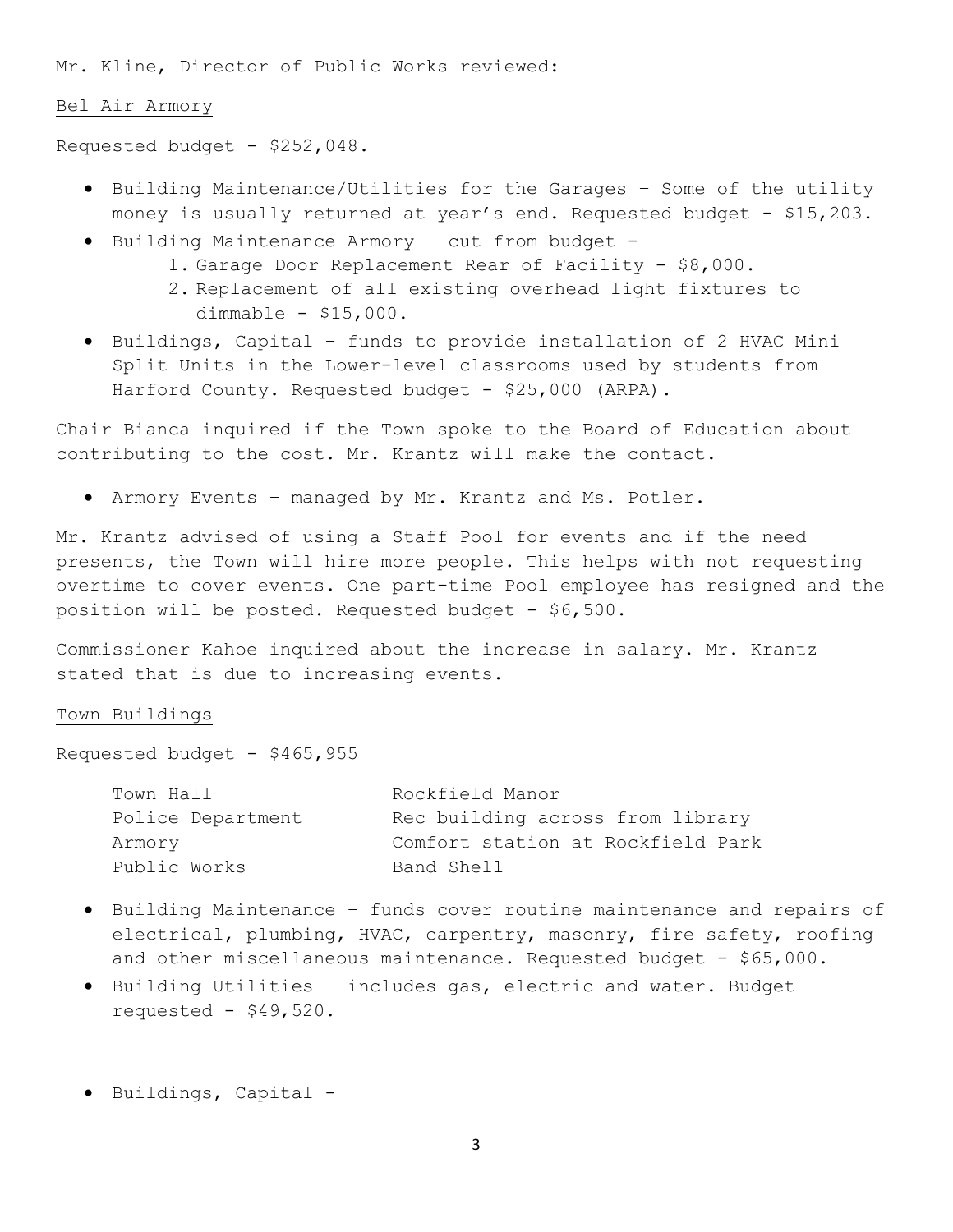- 1. Replace HVAC Roof Top Unit Planning Department. Budget requested -  $$35,000$  (ARPA).
- 2. Install new HVAC Roof Top Unit DPW Shop. Budget requested \$110,000 (ARPA).
- 3. Improve Employee Security Planning and DPW. Budget requested  $-$  \$35,00 (ARPA).
- 4. Insall additional Fire Alarms DPW Shop. Budget requested \$20,000.

Mr. Kline informed the goats will be utilized at Rockfield Park.

Mr. Kline reported one Custodian has retired. Chair Bianca recently heard praises about the clean bathroom at Rockfield.

Chair Bianca asked for information on the HVAC unit at the DPW Shop. Mr. Kline notified this is a new request by the Shop employees. Other similar facilities in the County have this amenity and Mr. Kline guarantees the doors will remain shut when the unit is in use.

#### Hydrant Rental

Current Hydrants - 304, annual rate  $$164.75 = $50,084$ 

Property Tax Surcharge - \$5,550

Total: \$55,634

Commissioner Chance wanted clarification that Maryland American Water is responsible for maintenance and replacement. Mr. Kline confirmed and advised the hydrants are flushed regularly and the Town wants them presentable.

## Public Works Department

Requested budget -  $$1,280,207$ .

• MS4 SWM Program – funds received from Harford County each year for Stormwater Management. Funds not used are saved for another year. Budget requested - \$145,000.

Mr. Kline advised the next MDE permit will renew in two years and the percentage requirement is not known.

The Town is currently working on a project with the John Carroll High School. Mr. Kline knows there are flooding issues in the Town and this project will be used to account for the requirements on the next MDE permit.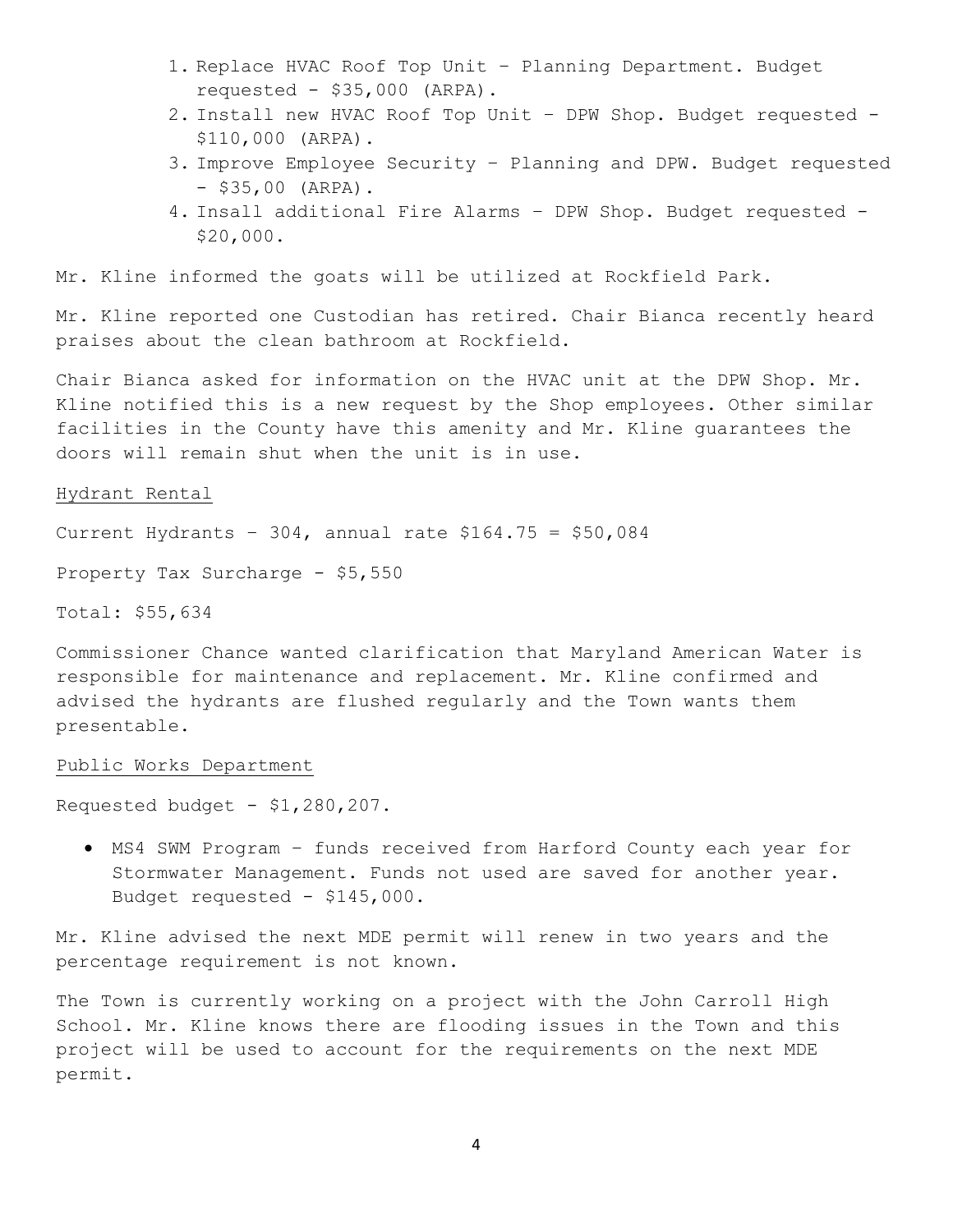Chair Bianca asked will the amount from the County increase. Mr. Kline advised \$145,000 is a standard amount.

- Mowing Contract funds for mowing service and other landscaping projects at Rockfield, Town Hall, Alice Ann, Homestead and Plumtree Parks. Requested budget - \$28,987
- Capital, Vehicles fund provides for purchase of new Ford Explorer. It will replace the existing 2011 Ford Escape that will be utilized by someone in the DPW Administration. Budget request - \$50,000.

Mr. Kline notified a part-time Drafting Technician retired and the position will not be filled in FY23.

Commissioner Etting inquired about the State Home Builder Guaranty Fund. Ms. Moody advised the account funds a Guaranty Fund in the Consumer Protection Division that protects consumers who purchase new homes in Maryland. It is estimated 12 new homes will be sold. The permit office is required to remit fees collected to the Consumer Protection Division.

Commissioner Etting asked about the DOT physicals. Mr. Kline advised the physicals are a requirement.

## Shop

Requested budget - \$443,378

Operation and Maintenance of 35 vehicles and 60 pieces of equipment. Three employees cover the Shop unit.

- Gasoline funds the average usage of 6,000 gallons of gasoline per year or 500 gallons per month. Requested budget - \$21,900.
- Diesel Fuel funds average usage of 22,800 gallons of diesel fuel per year or average of 1,800 gallons per month. Requested budget -\$77,520.

Mr. Kline notified these accounts have increased over \$36,000 from last year's budget. Mr. Kline considered the current cost of fuel.

- Supplies funds used to purchase supplies needed in the operation of the Town Shop to maintain fleet vehicles. In addition, the diagnostic scanning equipment needs to be upgraded. Budget request - \$15,370
- Repair Parts funds purchase repair parts. Budget requested \$37,100.
- Vehicle & Equipment Repairs funds for major engine and transmission repairs for 35 vehicles and over 60 pieces of equipment. Also included is \$1,000 for damages to DPW vehicles/equipment not covered by insurance, Requested budget -  $$50,350$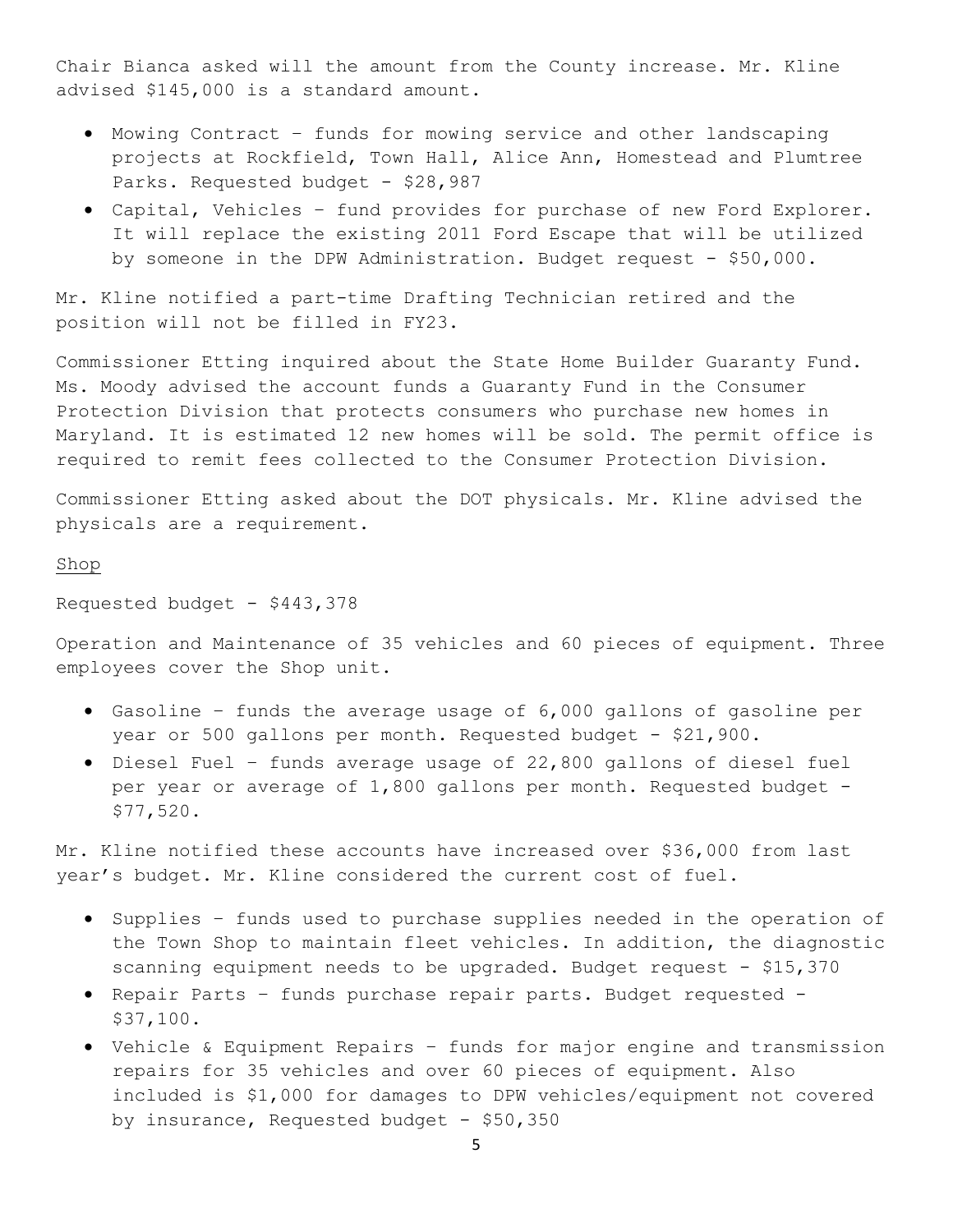### Streets

Budget requested - \$1,948,774

- Sidewalk Maintenance Materials funds used to maintain Town sidewalks. In addition, \$41,500 has been budgeted to continue a multi-year program to repair sidewalk and other concrete tripping hazards in Town. Requested budget - \$60,000.
- Vehicle, Capital funds to purchase vehicles and equipment.
	- 1. New Skid-Steer Loader to replace an existing 2013 New Holland Skid-Steer Loader with over 2,500 hours of operation that will be sold at auction. Requested budget - \$73,000 (ARPA).
	- 2. New Dump Truck to replace an existing 2009 International Dump Truck with 44,000 miles. It is rusting, ready to be replaced and be sold at auction. Requested budget – \$198,579 (ARPA). 3. New Air Compressor was cut from budget.

Mr. Kline informed vehicles will be bought outright.

- New Street Construction funds the resurfacing of Town Streets. 1. Shamrock Road (Trout Dale Terrace – Benjamin Road) - \$65,000.
	- 2. Roland Avenue (Vale Road Howard Street) \$64,000.
	- 3. East Broadway (Hickory Avenue McCormick Street) \$40,000.
	- 4. Dora Place (Majors Choice Drive Cul-de-sac) -\$52,000.

Fox Croft project was cut from budget. Requested budget - \$235,000.

- New Curb Ramp Construction Plan funds upgrading handicapped accessible crosswalk ramps in Town.
	- 1. Shamrock Road (Oak Grove Court Intersection)- \$10,000
	- 2. Foxcroft Road (Idlewild Road & Linwood Avenue) -\$30,000.
	- 3. Dora Place (Majors Choice Drive) \$10,000.

Dorsey Road project was cut from budget. Requested budget - \$50,000.

- New Sidewalk Construction funds for new sidewalks. 1. Gordon Street (Williams Street – Atwood Street - \$70,000 (ARPA).
- Office Street/Courthouse Square funds Court House Square Phase II in partnership with Harford County. Requested budget -  $$175,261$ (ARPA).

Chair Bianca inquired about the timeline for the project. Mr. Kline advised this will be a quick process and the Town is ready to begin.

• Tree Work By Others – fund provides for tree pruning and removal/grinding of stumps of large trees in Town that have died, in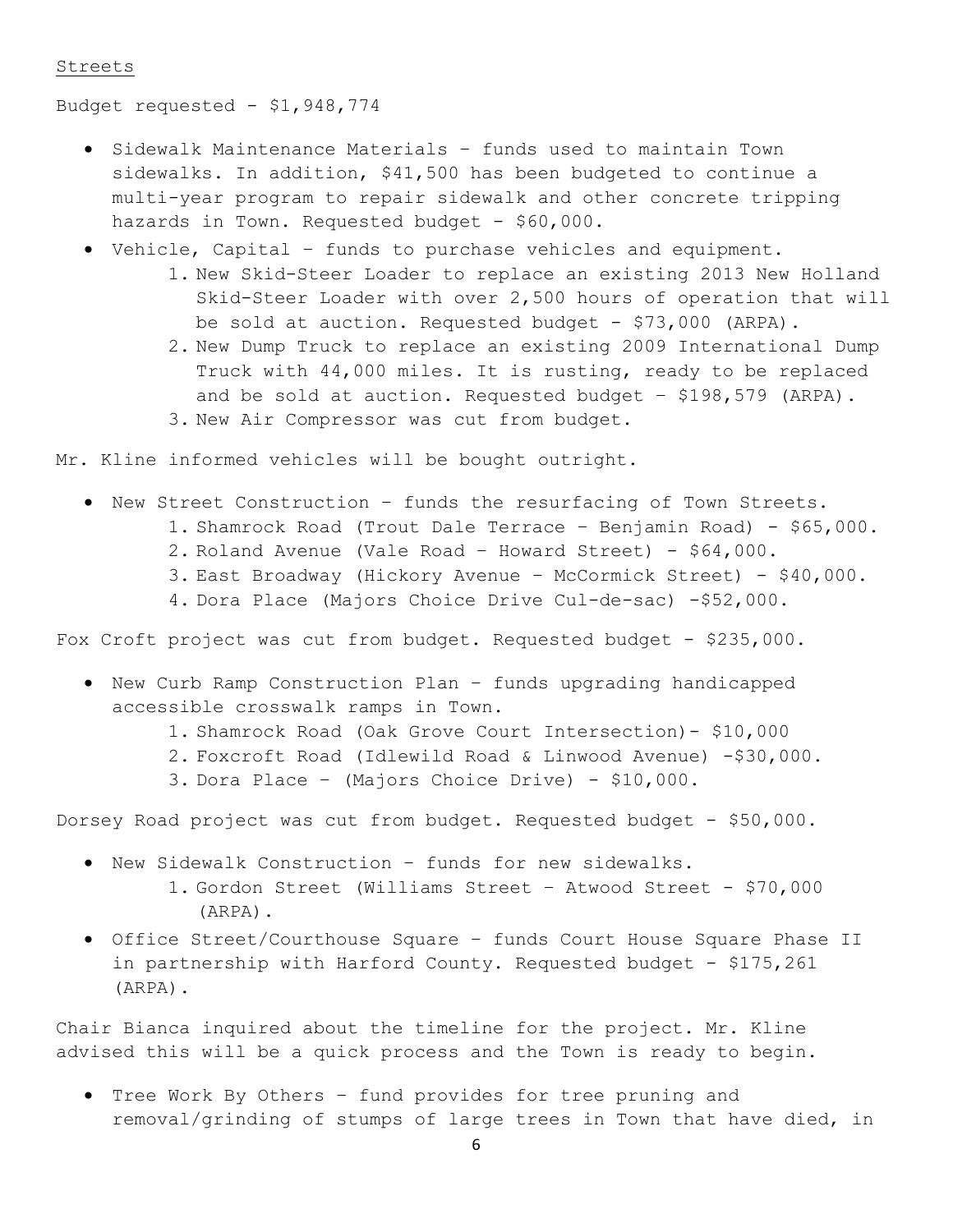danger of falling, causing property damage, or causing severe sewer backup problems, Requested budget - \$40,000.

• Street Lighting – reflects the amount anticipated to operate the Town's streetlights. JCI contract is saving money. Requested budget - \$99,500.

Mr. Kline reported Mr. Dawson met with BGE. BGE owned lights will have an instrument installed on top to automatically report outages or dim lights if a complaint comes in.

### Refuse

Commissioner Chance acknowledged DPW staff for their great job on yard waste and recycling.

Requested budget -  $$1,049,493$ 

- Condo Trash Contract funds for projected operating costs to provide refuse and recycling contract for private condominiums. The Town is responsible for paying Harford County a \$72 Tipping Fee per ton - \$90,720 per year. GFL's fee for the collection of the Town's private condominium refuse was contracted for \$88,238. Contract is piggybacked through Harford County. Requested budget - \$178,958.
- Vehicle, Capital funds to purchase a new International Forestry Truck to replace an existing 2010 International Forestry Truck which has 54,955 miles on it. It will be sold at auction. Requested budget  $-$  \$121,00 (ARPA).

Appearance and Beautification Committee

Budget requested - \$39,300 (budget the same for the past 6 years)

- Supplies funds purchase flowers, hanging baskets and mulch for many gardens. Also maintains Christmas lights. Requested budget - \$16,600.
- Gardner funds the Gardening Services contract. Requested budget \$18,200.
- Furniture/Equipment funds purchase new benches, planters, and Christmas decorations. Budget requested - \$4,500.

## Salaries

Mr. Krantz, Director of Administration, informed about accomplishments made last year when civilian and police pay scales were adjusted. During the current fiscal year, DPW Laborers, Construction Workers and Equipment